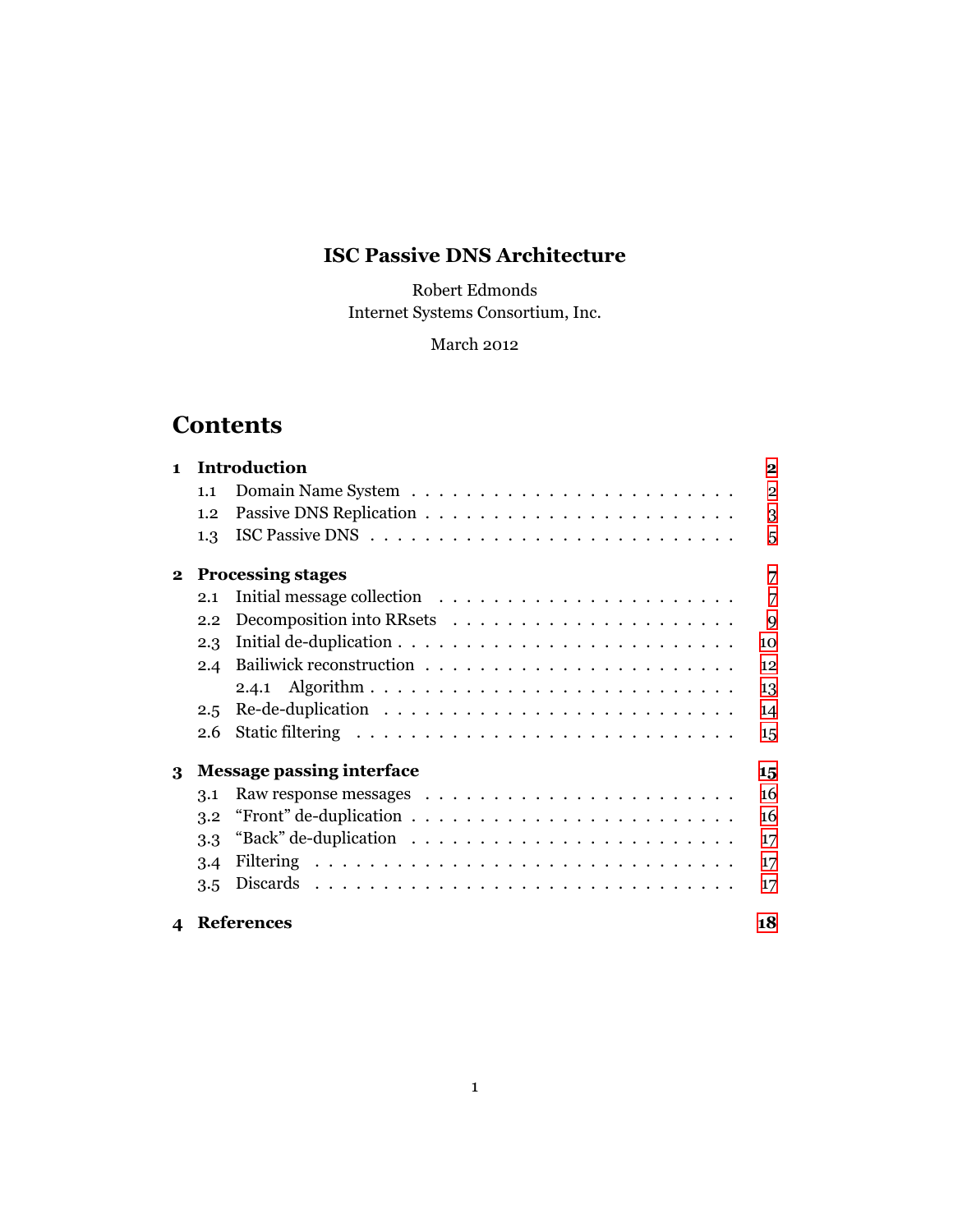# <span id="page-1-0"></span>**1 Introduction**

This document describes the architecture of *ISC Passive DNS*, an implementation of Florian Weimer's "Passive DNS Replication" technique [[1](#page-17-1)]. This document will describe at a high level the internal implementation details of the various stages that compose *ISC Passive DNS* as well as the message passing interfaces between those stages.

ISC Passive DNS itself is one component in a larger suite of technologies employed by the ISC Resiliency and Security Forum (RSF). Other components include the ISC Security Information Exchange (SIE), which is used to receive the collected input of ISC Passive DNS sensors distributed throughout the Internet and to send the coalesced output to downstream consumers, such as ISC DNSDB, which is a historical database of DNS records. These three systems are part of a loosely coupled architecture and since this document focuses on ISC Passive DNS, the details of the SIE and DNSDB systems will not be covered.

## <span id="page-1-1"></span>**1.1 Domain Name System**

Understanding passive DNS replication requires a robust understanding of the Domain Name System, which is, roughly speakly, a distributed hierarchical key-value store. Rather than paraphrase existing descriptions, here is Paul Vixie's "simplified view" [\[2](#page-17-2)] of the DNS:

The DNS namespace has a tree structure, where every node has a parent except the root node, which is its own parent. Nodes have labels that are from 1 to 63 characters long, except the root node whose label is empty. A domain is a node in context, and a fully qualified domain name has a presentation form that is just the node names, bottom up, with each followed by a period (.). For example, www.google.com is the fully qualified name of a node whose name is www, whose parent is google, whose grandparent is com, and whose great-grandparent is the DNS root.

Nodes are grouped together into zones, the apex of each being called a start of authority and the bottom edges being called delegation points if other zones exist below them, or leaf nodes if not. Zones are served by authority servers that are either primary (if the zone data comes to them from outside the DNS) or secondary (if their zone data comes to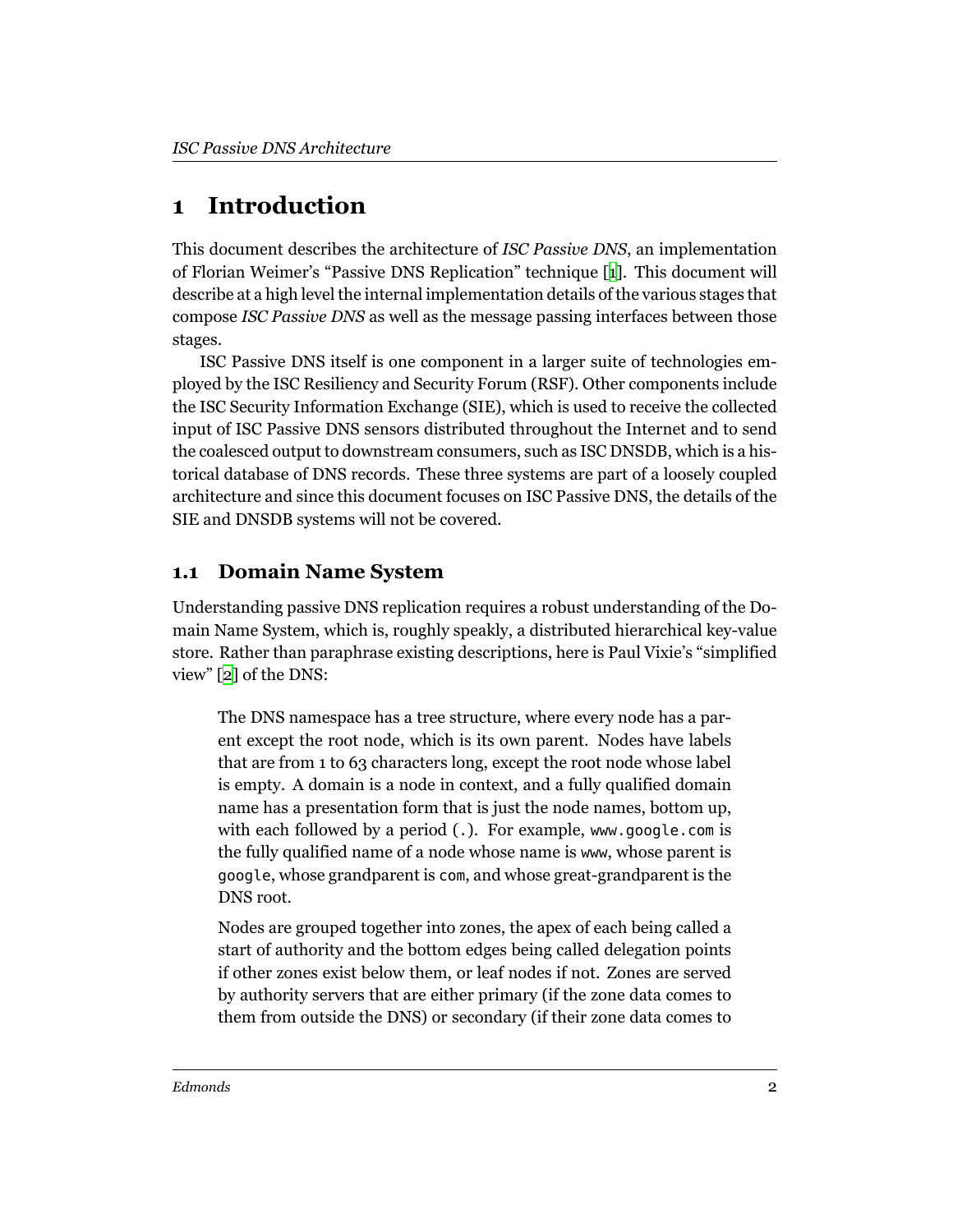them from primary servers via a zone transfer procedure). For example, root, org, acm.org, and hq.acm.org<sup>1</sup> are separate zones of administrative authority.

Every node can have RRs (resource records) that contain the actual content of DNS. Depending on its name, type, and data, an RR can map a host name to an IP address or vice versa, or describe the mail servers for a domain, or serve a growing variety of other purposes. Every RR has a name, class, type, TTL (time to live), and data. TTL is measured in seconds and begins to decrement whenever an RR is transmitted from an authority server. This TTL eventually ticks down to zero inside intermediate caching servers; thus, the authoritative server's stated TTL puts an upper bound on the reuse lifetime of an RR.

DNS clients are most often found inside the runtime libraries of TCP/IP initiators. These runtime libraries are called resolvers and most often will not have caches of their own (thus, they are stub resolvers). Stub resolvers request recursive service from their designated upstream full resolvers. A full resolver is capable of caching data for reuse, and of surfing the zone hierarchy to locate a DNS RR no matter where in the namespace it is located or on which authority servers it may be stored.

— Paul Vixie, "DNS Complexity"

To this it is necessary to add the concept of a Resource Record Set, or RRset, which is a group of Resource Records having identical name, class, and type.

#### <span id="page-2-0"></span>**1.2 Passive DNS Replication**

Weimer's *Passive DNS Replication* is a technique "to obtain domain name system data from production networks, and store it in a database for later reference […] once the data has been stored in a local database, more elaborate queries are possible, which leads to further applications." [[1](#page-17-1)] These more elaborate queries are usually inverse queries, as opposed to the more typical "reverse" queries encountered in the DNS.<sup>2</sup> (The original DNS specification supported an IQUERY opcode, which,

<sup>&</sup>lt;sup>1</sup>Illustrative of the dynamic nature of the DNS, hq.acm.org is no longer a separate zone as of the time of the present writing.

<sup>&</sup>lt;sup>2</sup>An "inverse" query referred to the location of keys given a particular value, while a "reverse" query refers to how IP address keys are formatted in order to look up values in the in-addr.arpa and ip6.arpa DNS trees.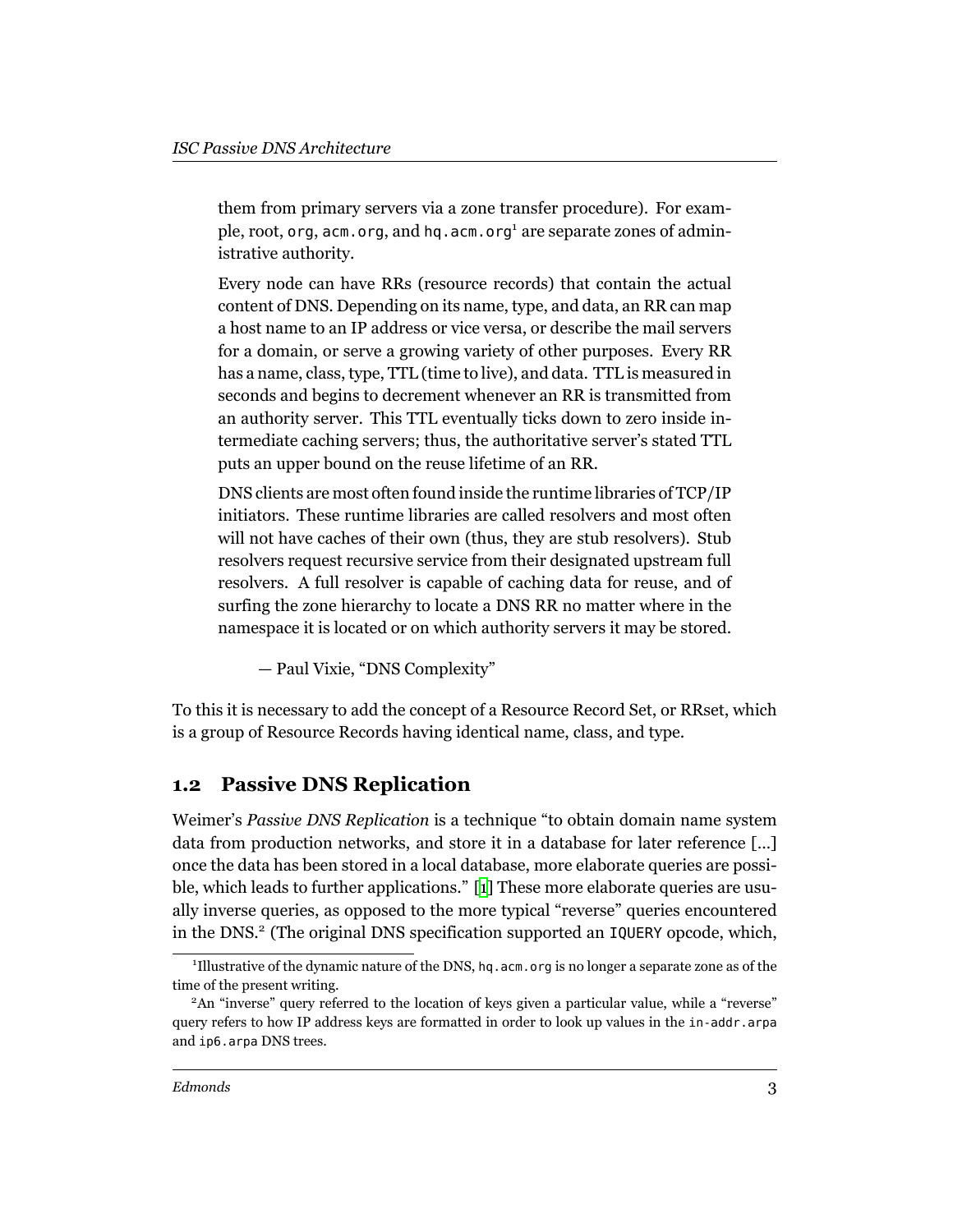due to the hierarchical, distributed nature of the DNS, never worked very well, and it was formally deprecated in RFC 3425 [[7\]](#page-17-3).) Depending on the layout of the database, other types of queries not directly supported by the DNS protocol are possible as well, such as enumerating all known nodes below a certain point in the DNS tree.

Note that a database built from passive DNS information does not have to adhere to the same data model as a full recursive DNS resolver. Since the focus of such a database is diagnostic and introspective in nature, it can for instance accommodate disparate, conflicting records existing simultaneously at the same location in the DNS tree. And since passive DNS systems are not nameservers, records do not necessarily have to be expired based on time-to-live values. A passive DNS database can thus functions as a historical log of a partial subset of the records that have appeared in the DNS.

Paul Mockapetris, the inventor of the domain name system, noted in one of the foundational documents [[3\]](#page-17-4) of the DNS that:

The sheer size of the database and frequency of updates suggest that it must be maintained in a distributed manner, with local caching to improve performance. Approaches that attempt to collect a consistent copy of the entire database will become more and more expensive and difficult, and hence should be avoided. The same principle holds for the structure of the name space, and in particular mechanisms for creating and deleting names; these should also be distributed.

— Paul Mockapetris, RFC 1034

Mockapetris was referring to the *active*, most current version of the database — a historical database that included previous versions of changed records would necessarily be even larger. While we cannot "collect a consistent copy of the entire database", we can however collect a subset of the database by replicating the DNS records received by a sample of the DNS resolvers on the Internet, namely the ones participating in the ISC Passive DNS data collection effort.

We are aided by the historical, exponential increase in computer CPU power and storage capacity. We assert that this decades-long period of exponential growth has perhaps outstripped the growth of the DNS and that relatively modest investments in computer hardware can process extremely large quantities of DNS data.

Some of the issues encountered in collecting and processing a contemporaneously large amount of DNS data was described by Mark Lottor [\[4\]](#page-17-5):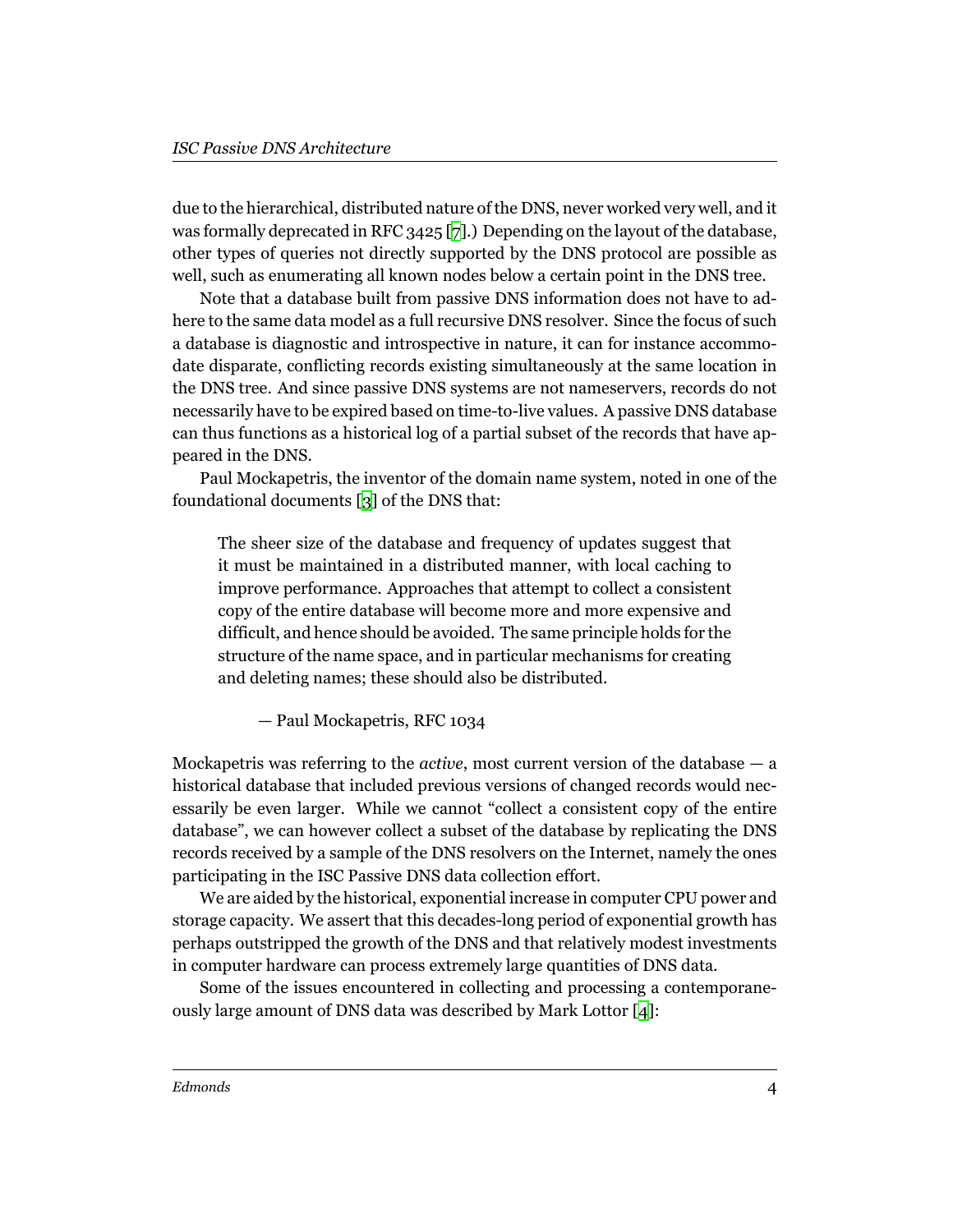ZONE currently runs on a DECsystem–20 and is written in assembler. The amount of data is quickly reaching the limits of the DEC–20 section address space, and the hardware's ability to survive gets slimmer each day. ZONE assembles all its data in core before dumping it to disk. [...] A new version of ZONE needs to be written to run on a modern computer system. A completely new architecture should be designed to handle the enormous amount of data collected and expected in the future.

— Mark Lottor, RFC 1296

### <span id="page-4-0"></span>**1.3 ISC Passive DNS**

The ISC Passive DNS system consists of the following conceptual stages:

- (1) The initial collection stage, where the packets between DNS resolvers and authoritative DNS servers are collected together at a central processing point.
- (2) The decomposition of individual DNS response messages into a stream of individual RRsets. Each RRset is annotated with the IP address of the server that sent the RRset.
- (3) The de-duplication of this stream of RRsets.
- (4) A reduction stage where the name of the RRset and the response IP address which originated the RRset are used to infer based on available information the closest enclosing zone or "bailiwick" of the RRset. (This stage locates an RRset within the DNS hierarchy using what we call the "passive DNS bailiwick reconstruction algorithm".) The response IP address metadata is stripped from the RRset and the bailiwick is added.
- (5) A second de-duplication of the stream of RRsets, which are now annotated with zone information.
- (6) A filtering stage where "undesirable" records are eliminated, based on static blacklists maintained by hand.

Note that while stages 2 and 3 and stages 4 and 5 are conceptually distinct, they are actually performed back-to-back and combined internally in our implementation. Thus, the message passing interface consists of the following simplified set of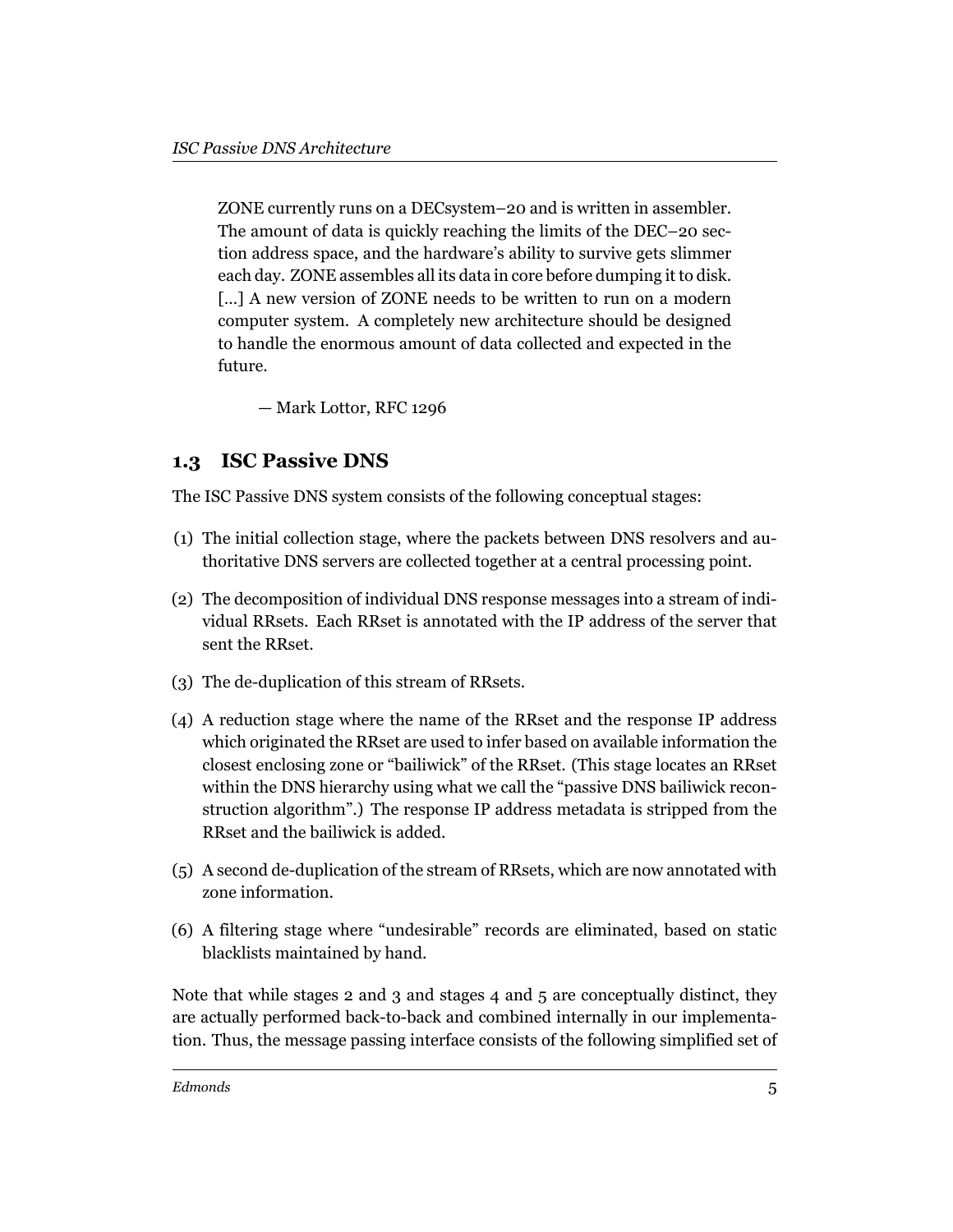stages, which are made available via the ISC SIE *channel* system, and correspond respectively to the SIE channels numbered 202, 207, 208, and 204:

- (1) The initial message collection stage.
- (2) Decomposition and de-duplication of messages into individual RRsets.
- (3) Reduction of RRsets via bailiwick reconstruction and further de-duplication.
- (4) Filtering.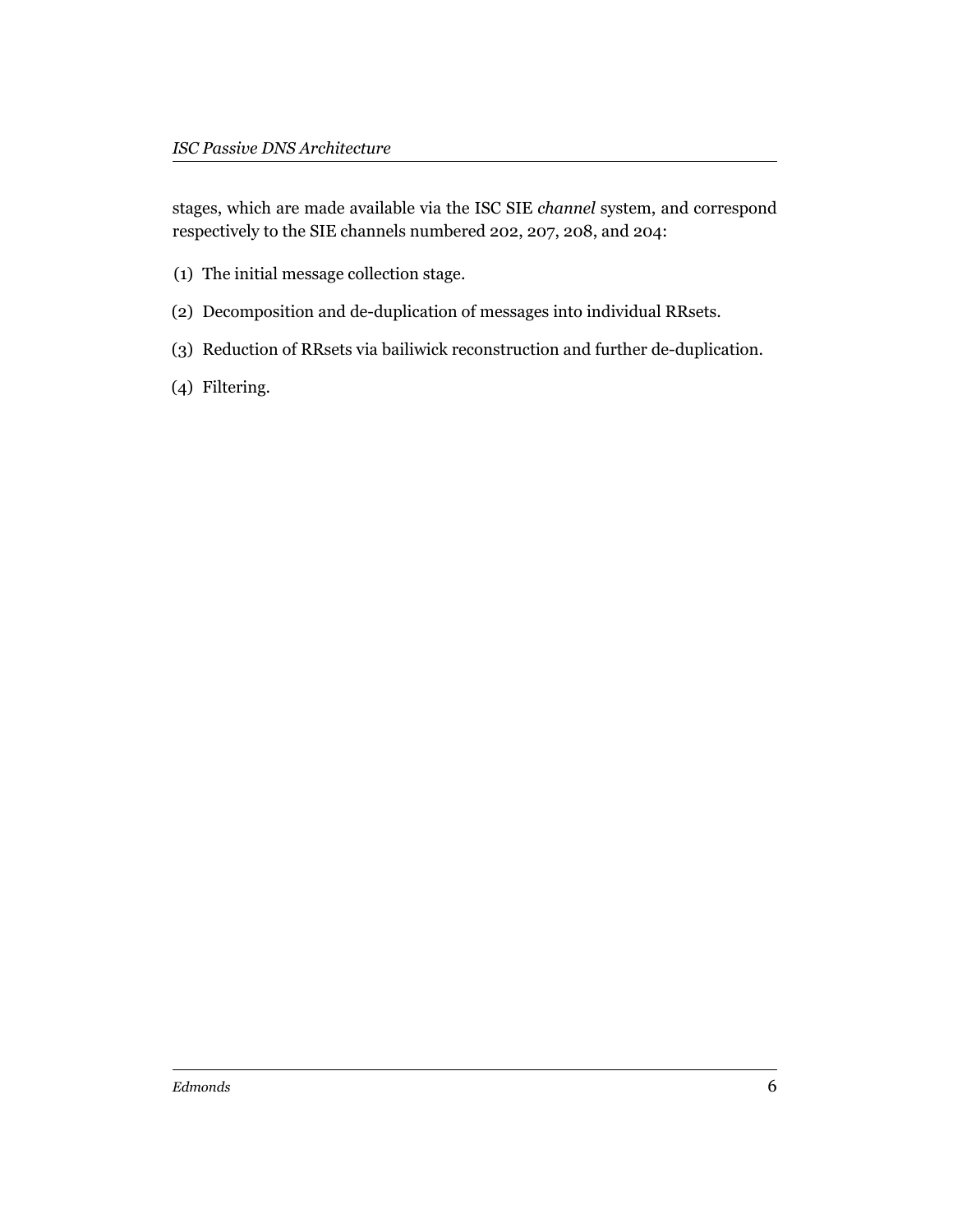# <span id="page-6-0"></span>**2 Processing stages**

This section describes each conceptual stage of the ISC Passive DNS system in detail.

### <span id="page-6-1"></span>**2.1 Initial message collection**

ISC Passive DNS makes use of a software package called *nmsg*[\[12\]](#page-17-6), which contains a module called *dnsqr*, which reconstructs UDP DNS query-response transactions based on the capture of network packets. This *passive DNS sensor* is deployed directly on recursive, caching DNS servers or a nearby network tap and collects only the query-response transactions that occur between the recursive DNS resolver and authoritative DNS servers. It does not collect any of the query-response traffic that occurs when the client sets the RD or "Recursion Desired" bit to 1, that is, the traffic that occurs between DNS "stub" clients and the caching server itself, since only the traffic generated in response to a cache miss (RD bit set to 0) is strictly needed in order to build a passive DNS database.

The passive DNS sensor is stateful and collects both the outgoing query packets from the caching server's DNS resolver as well as the incoming response packets from authoritative DNS servers. The incoming responses are coordinated with the outgoing queries based on a tuple of the following values (the "DNS 9-tuple"):

| Element              | Description                                               |  |
|----------------------|-----------------------------------------------------------|--|
| <b>Query IP</b>      | The address of the <b>initiator</b> . <sup><i>a</i></sup> |  |
| <b>Response IP</b>   | The address of the <b>target</b> . <sup>b</sup>           |  |
| IP protocol          | Usually 17, UDP.                                          |  |
| <b>Query port</b>    | The port number of the initiator.                         |  |
| <b>Response port</b> | The port number of the target, 53.                        |  |
| ID                   | Randomized 16 bit nonce.                                  |  |
| <b>QNAME</b>         | The domain name being looked up.                          |  |
| <b>QTYPE</b>         | Its type.                                                 |  |
| LASS                 | Its class.                                                |  |

*<sup>a</sup>* This is the source in queries and the destination in responses.

*<sup>b</sup>* This is the destination in queries and the source in responses.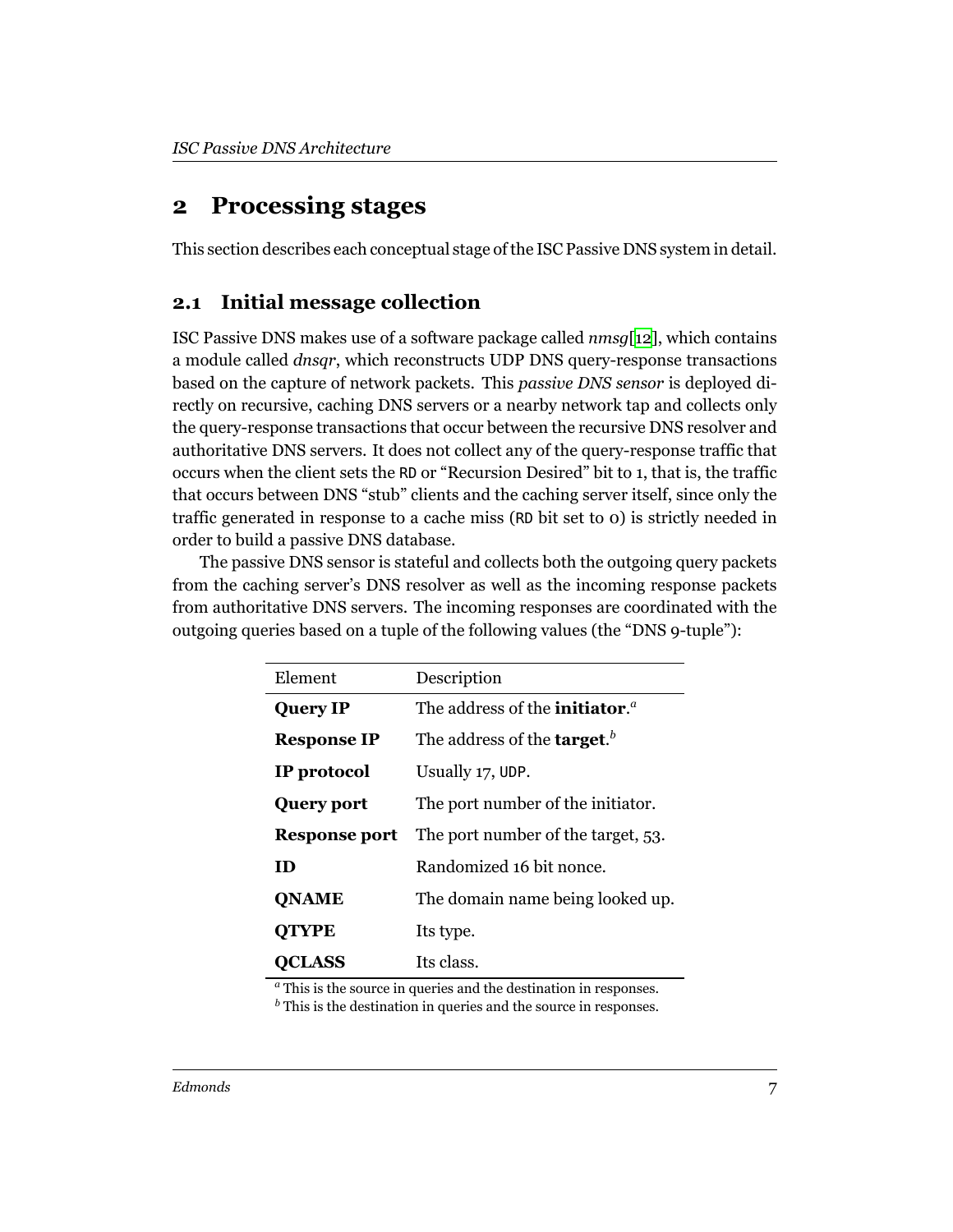Responses can arrive in multiple packets due to EDNS0 fragmentation[\[6](#page-17-7)]. The sensor automatically captures and reassembles these packets, so that downstream consumers process these large responses transparently.

When the sensor receives a query packet, it temporarily buffers the packet into an in-memory structure, the *state table*. When a response message is received that corresponds to an outstanding query in the state table, the query and response packets along with metadata such as timestamps are encapsulated into a single *dnsqr message* and written to the capture output stream. A configurable upper limit on the total number of entries in the state table (128K) as well as a time limit on the oldest query in the state table (60 seconds) are enforced.

For the purpose of replicating DNS protocol transactions, the state table is actually indexed by the first six values in the 9-tuple (the "DNS 6-tuple"), in order to handle responses which lack a question section (QDCOUNT is 0), but only if the response code is FORMERR, SERVFAIL, NOTIMP, or REFUSED. If the response code is any other value, such as NOERROR or NXDOMAIN, or if the response contains a question section, then the full 9-tuple must match for the query and response to be considered part of the same transaction.

Individual *dnsqr* messages are classified into three separate types based on the result of query-response state reconstruction:

- UDP\_QUERY\_RESPONSE. Matching query and response messages.
- UDP\_UNANSWERED\_QUERY. A query message was sent, but expired from the state table without a matching response message being received.
- UDP\_UNSOLICITED\_RESPONSE. A response message was received, but a corresponding query message was not present in the state table.

This laborious reconstruction of DNS query-response state is necessary in order to defeat a trivial blind spoofing vulnerability. If an attacker suspected that a specific recursive DNS server were particating in passive DNS replication, he could send DNS response packets containing arbitrary data to the IP address of the recursive server. Without correlation of query and response packets, the passive DNS system would have no way to tell these unsolicited response packets apart from legitimate responses. This reconstruction process adheres to the resiliency principles described in RFC 5452[[9\]](#page-17-8).

The aggregate stream of *dnsqr* messages from multiple passive DNS sensors forms the input into the remaining stages of the passive DNS system.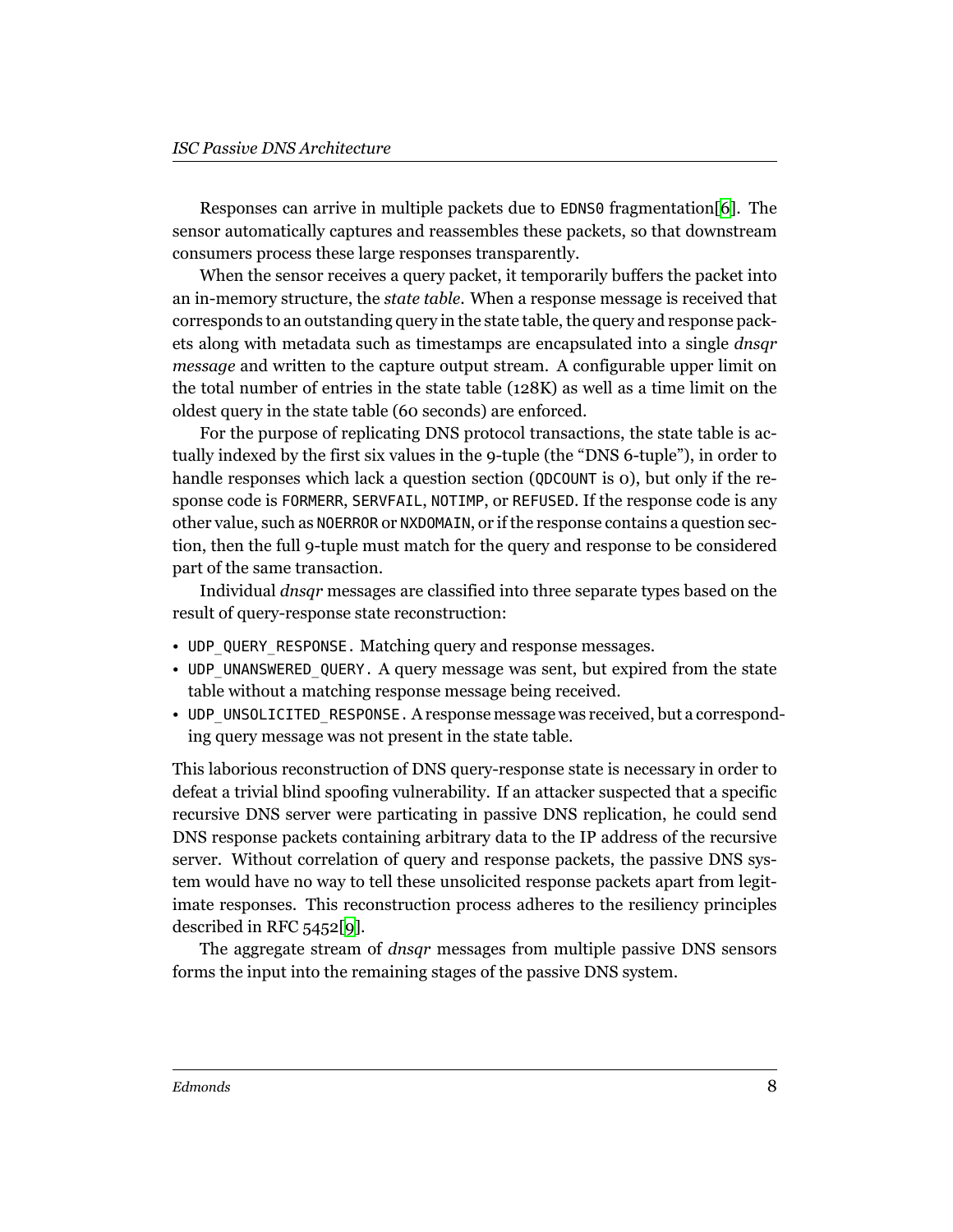### <span id="page-8-0"></span>**2.2 Decomposition into RRsets**

Once collected, the raw, individual response messages are decomposed into a finer stream of RRsets. These RRsets[[5\]](#page-17-9) consist of one or more Resource Records from the Answer, Authority, and Additional sections (the "response sections") of the DNS response message having the same name, type, and class.

The collected *dnsqr* messages are subject to several checks before further processing:

- Only messages of type UDP\_QUERY\_RESPONSE are processed; the other *dnsqr* message types are discarded.
- The time of capture is checked to make sure that the data is not too old. Messages older than 12 hours<sup>3</sup> are discarded, to prevent accidentally uploaded old data or data from a system with a wildly inaccurate system clock from entering the system.<sup>4</sup>
- The UDP checksum of the response message is verified to be either present and correct, or absent. (The UDP checksum is absent from only a very tiny minority of response packets.) The UDP checksum is either verified on the fly at this stage if the data came from an older release of the *dnsqr* sensor software, or is a simple check of a field in the *dnsqr* metadata if the data came from a newer release. (Newer releases of the *dnsqr* software allow the passive DNS sensor operator to zero the IP address of his resolvers in captured packets while still communicating the status of the UDP checksum to downstream components of the passive DNS system.)
- Response messages that fail to be decoded correctly by the DNS message parser are discarded.
- Response messages where the TC bit is set are discarded.
- Response messages where the QDCOUNT is not 1 are discarded.

If these checks succeed, each Internet-class (IN) RRset from each of the three response sections are taken one at a time, canonicalized, and annotated with the timestamp of the response and the IP address of the server which originated the response, and passed to the next stage.

The canonicalization process downcases the RRset's name, sorts the record data values if the RRset consists of more than one RR, and downcases the domain names that appear in record data values according to RFC 4034 [[8](#page-17-10)] section 6.2 and draftietf-dnsext-dnssec-bis-updates [[10\]](#page-17-11) section 5.1.

 $312$  hours is selected as a value which is a bit longer than a typical temporary network partition. 4 Ideally, all capture systems should have NTP-synced system clocks.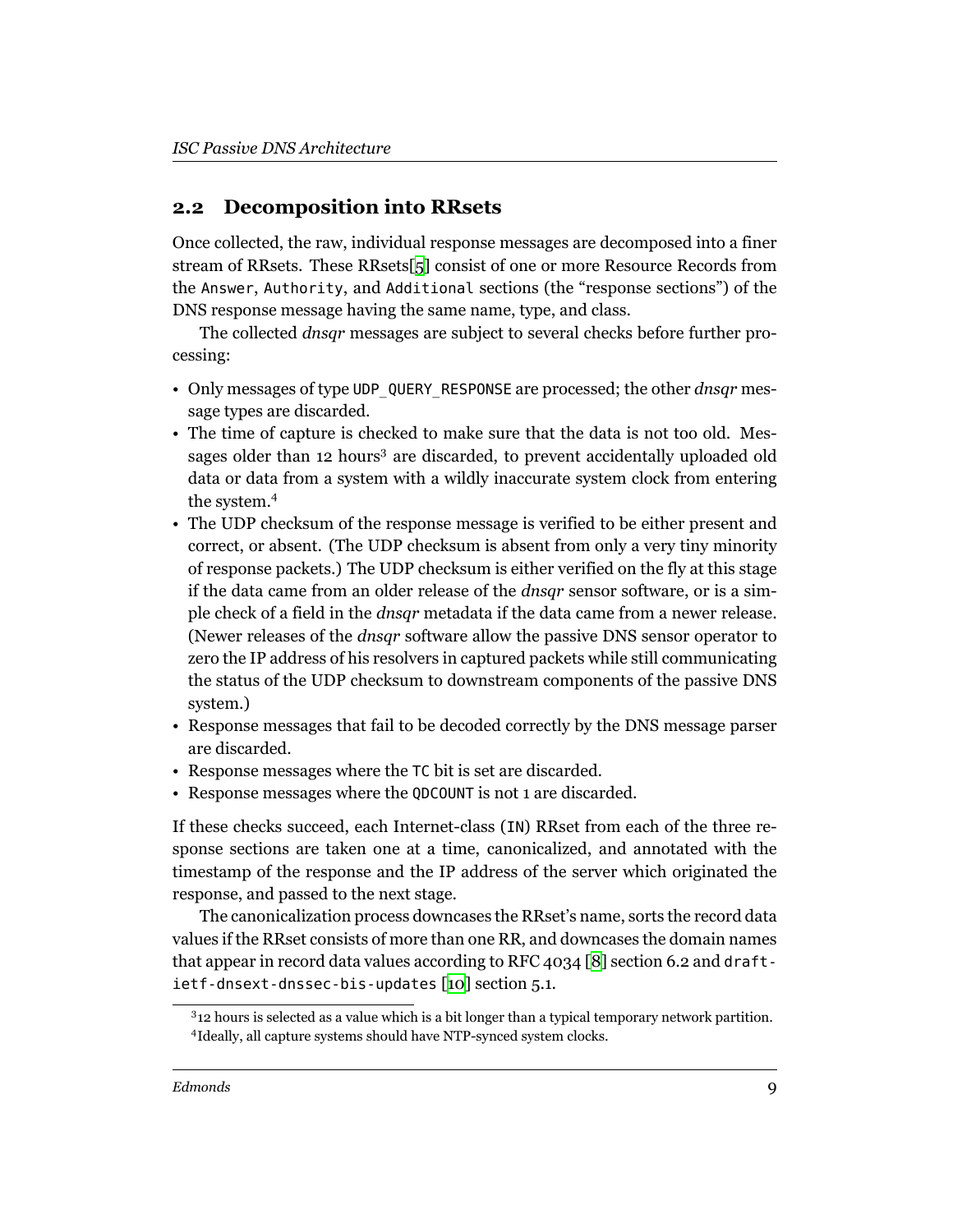## <span id="page-9-0"></span>**2.3 Initial de-duplication**

De-duplication of the RRset stream is performed by keeping a window of RRsets in memory. This *suppression window* is a FIFO-expired store of key-value entries with a hard limit on the amount of total memory consumed by the entries. In this initial or "front" de-duplication stage, these keys are the tuples generated by the RRset decomposition stage.

Each key is a tuple of the following fields:

| Element     | Description                                                  |
|-------------|--------------------------------------------------------------|
| rrname      | RRset owner name.                                            |
| rrclass     | RRset class.                                                 |
| rrtype      | RRset type.                                                  |
| rdata       | An array of one or more record data values, in sorted order. |
| response_ip | Response IP address.                                         |

The value for each entry in the suppression cache is a structure containing the following fields:

| Element | Description                                                        |
|---------|--------------------------------------------------------------------|
|         | <b>time first</b> Earliest timestamp that the key was seen.        |
|         | <b>time_last</b> Latest timestamp that the key was seen.           |
| count   | Number of times the key was seen between time first and time last. |

The de-duplication cache works as follows:

(1) Each incoming tuple is converted into a key. If the key is not present in the de-duplication cache, a new key-value entry will be created, and an INSERTION message is written to the output stream. This INSERTION message will contain a tuple of some of the above fields from the key and value: rrname, rrclass, rrtype, rdata, response\_ip, and time\_first.

The time\_last and count fields are not present in the INSERTION messages in the output stream because this is the first time the key has been seen since the beginning of the suppression window. Internally, the count field is initialized to the value 1, and the time\_last field is initialized to the same value as the time\_first field.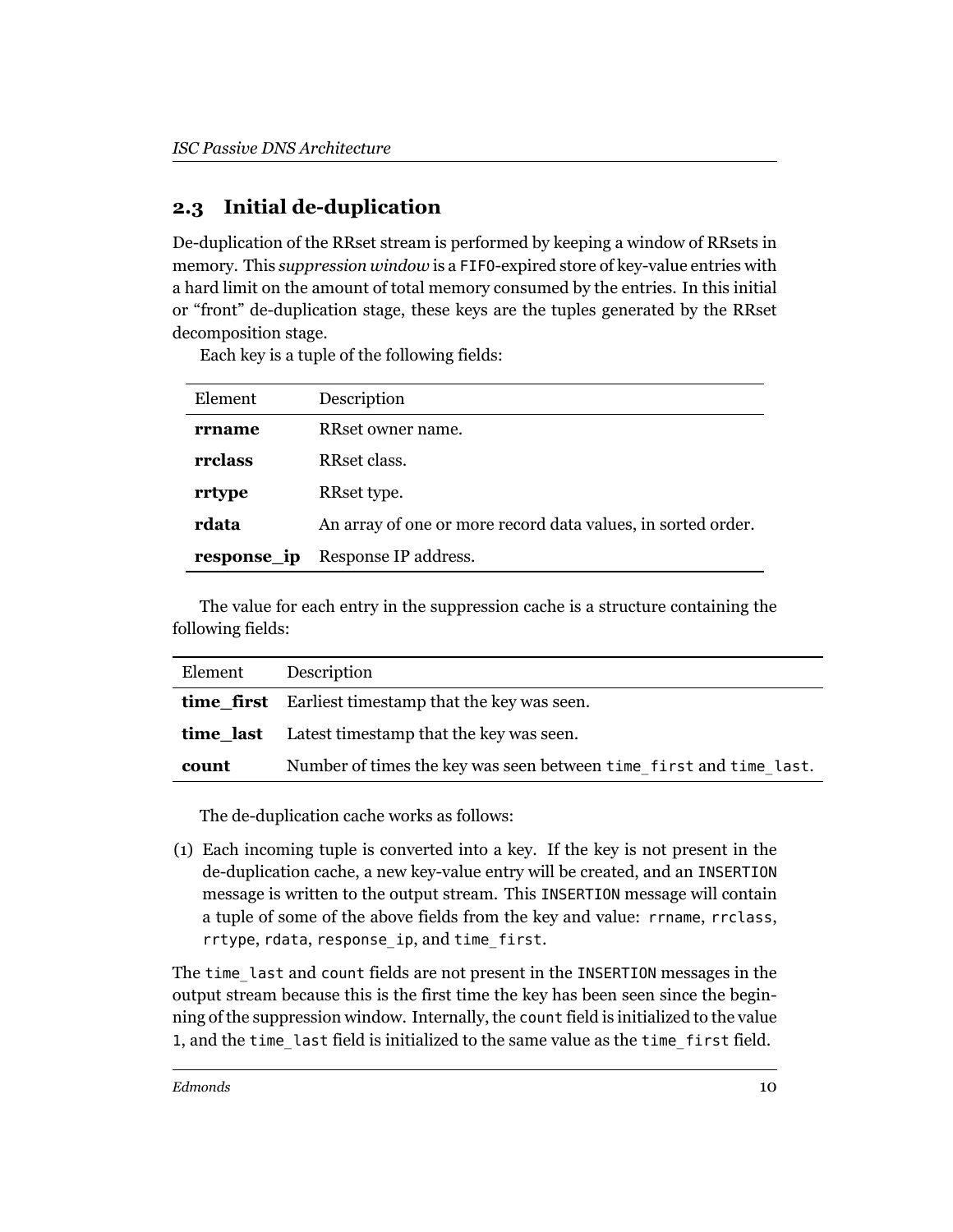- (2) If the key of the incoming RRset is already present in the suppression cache, the entry's count field is incremented by 1, the time\_first field is updated if the incoming timestamp is earlier, and the time\_last field is updated if the incoming timestamp is later. No message is sent to the output stream.
- (3) If the total memory size of the suppression cache exceeds a set limit, one or more of the oldest entries are expired until the cache is under the limit again.<sup>5</sup> These expired entries are sent to the output stream and contain the full set of combined key-value fields: rrname, rrclass, rrtype, rdata, response\_ip, time\_first, time\_last, and count.

That is, EXPIRATION messages look similar to INSERTION messages except with the addition of the time\_last and count fields.

Note that over the course of the suppression window from the time a unique entry enters the cache to the time it leaves, the entry will only be seen in the output stream twice; the INSERTION message and the corresponding EXPIRATION message, of course.

While the use of INSERTION messages in the output stream doubles the number of output messages for entries that are only seen once in the output stream, and indeed many RRsets are only ever seen once by our passive DNS system, a large number of RRsets are suppressed by the de-duplication cache. Additionally, *no matter the size of the suppression window*, generating an INSERTION message when an entry enters the cache results in downstream consumers receiving timely, nearly instant notification of new RRsets. Eventually, at the reception of the corresponding EXPIRATION message the downstream consumer is made aware of how many times the RRset occurred during its time in the suppression cache. That is, due to the repetitiveness in the raw stream of DNS input data, downstream consumers of the output of this stage trade the knowledge of the exact arrival times of individual occurrences of an RRset for a substantial reduction in the total volume of data.

Additionally, this strategy for data volume reduction is easy to scale horizontally by partitioning the input over multiple, independent de-duplication cache instances and combining the output.

<sup>5</sup>As of the time of this writing, our deployment uses a limit of 16 gigabytes of memory for the suppression cache, which is sufficient to create a window of about 3–4 hours of data.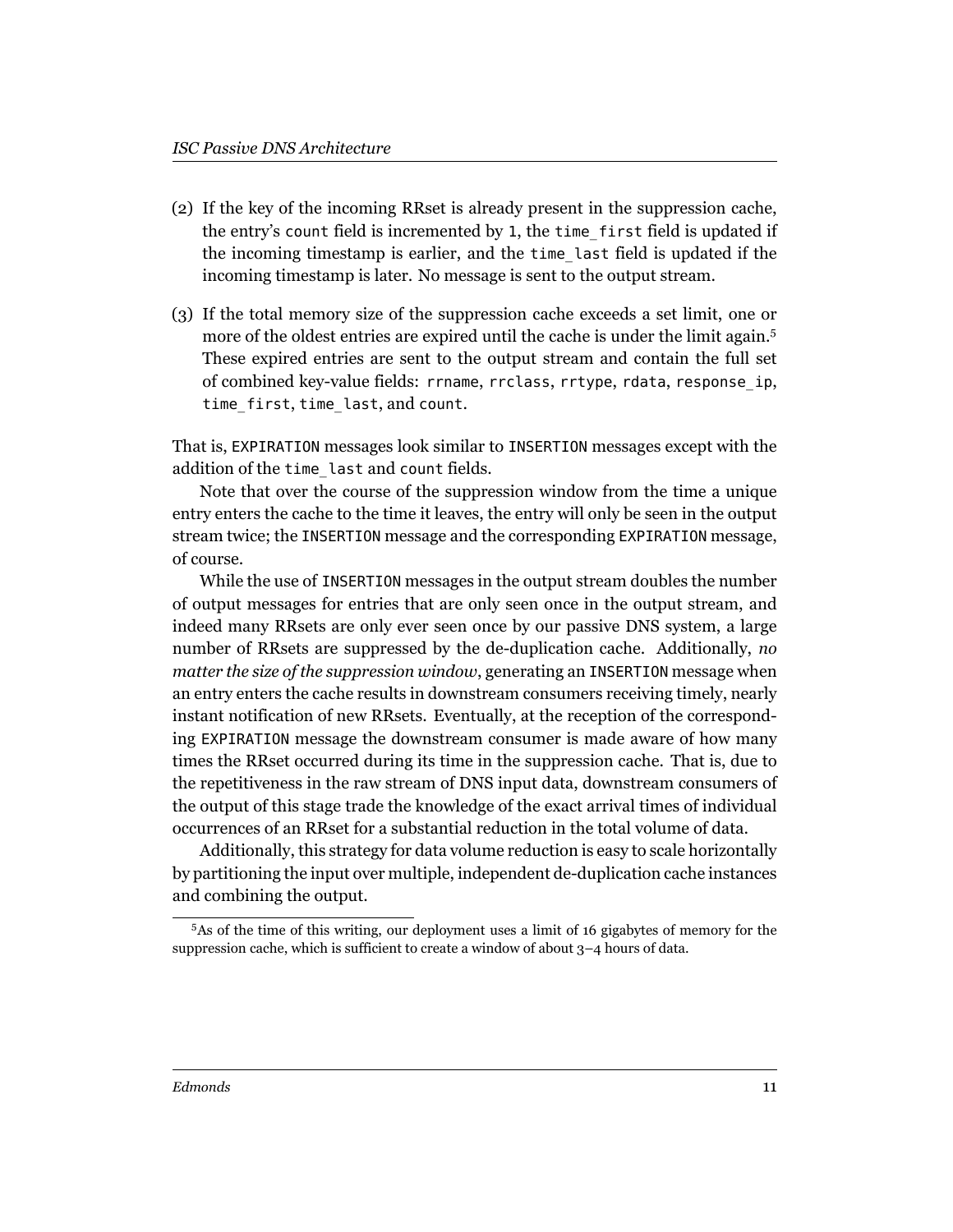#### <span id="page-11-0"></span>**2.4 Bailiwick reconstruction**

*Bailiwick reconstruction* is a passive technique that approximates the location of an RRset within the DNS hierarchy. Modern recursive DNS servers have been hardened to perform rigorous checks on the data returned by authoritative nameservers in order to prevent cache poisoning, and unfortunately the results of these checks are not directly inferrable by an observer of DNS packet data without keeping a significant amount of state. (It would instead be preferable to instrument the recursive DNS server such that packet capture is performed by a routine running internal to the DNS server process, so that the relevant internal state could be replicated into the output stream.)

ISC Passive DNS implements a *passive bailiwick reconstruction algorithm* that serves two purposes: 1) the location of a given DNS record within the DNS hierarchy is an important piece of metadata that is necessary to place that DNS record in context; and 2) it prevents "untrustworthy" records that are a result of intentional or unintentional cache poisoning attempts from being replicated by downstream consumers.

As an example of the first purpose, consider the normal process of delegation in the DNS. A domain name is delegated by a parent zone to a child zone by the presence of NS records (and potentially in-zone "glue" address records) — the "delegation point" at the bottom of the parent zone. The child zone receives the delegation by placing its own, authoritative versions of these records at the "zone apex" at the top of the child zone. The authoritative version of these records in the child zone are considered to be more trustworthy — see RFC 2181 [[5](#page-17-9)]  $\S$ 5.4.1 — and hence will replace the version of the records from the parent zone if they differ. (Note that the DNS delegation uses identical values for the Resource Record name and type between the child and parent zones.) When the bailiwick reconstruction process annotates an RRset with the closest known enclosing zone it is made possible to distinguish between the versions of a record from a parent zone versus those from a child zone, and we can disambiguate between various types of misconfiguration, such as inconsistency between child and parent zone nameservers, or inconsistency among sibling nameservers for a particular zone.

As an example of the second purpose — that of reducing, hopefully to zero, the number of "untrustworthy" records in the output RRset stream — nameservers which are authoritative for a large number of zones are sometimes misconfigured so that the nameserver believes it is serving its records from a common ancestor of these zones. This zone contains synthetic NS records for the common ancestor zone which will be discarded by modern DNS servers because of the internal state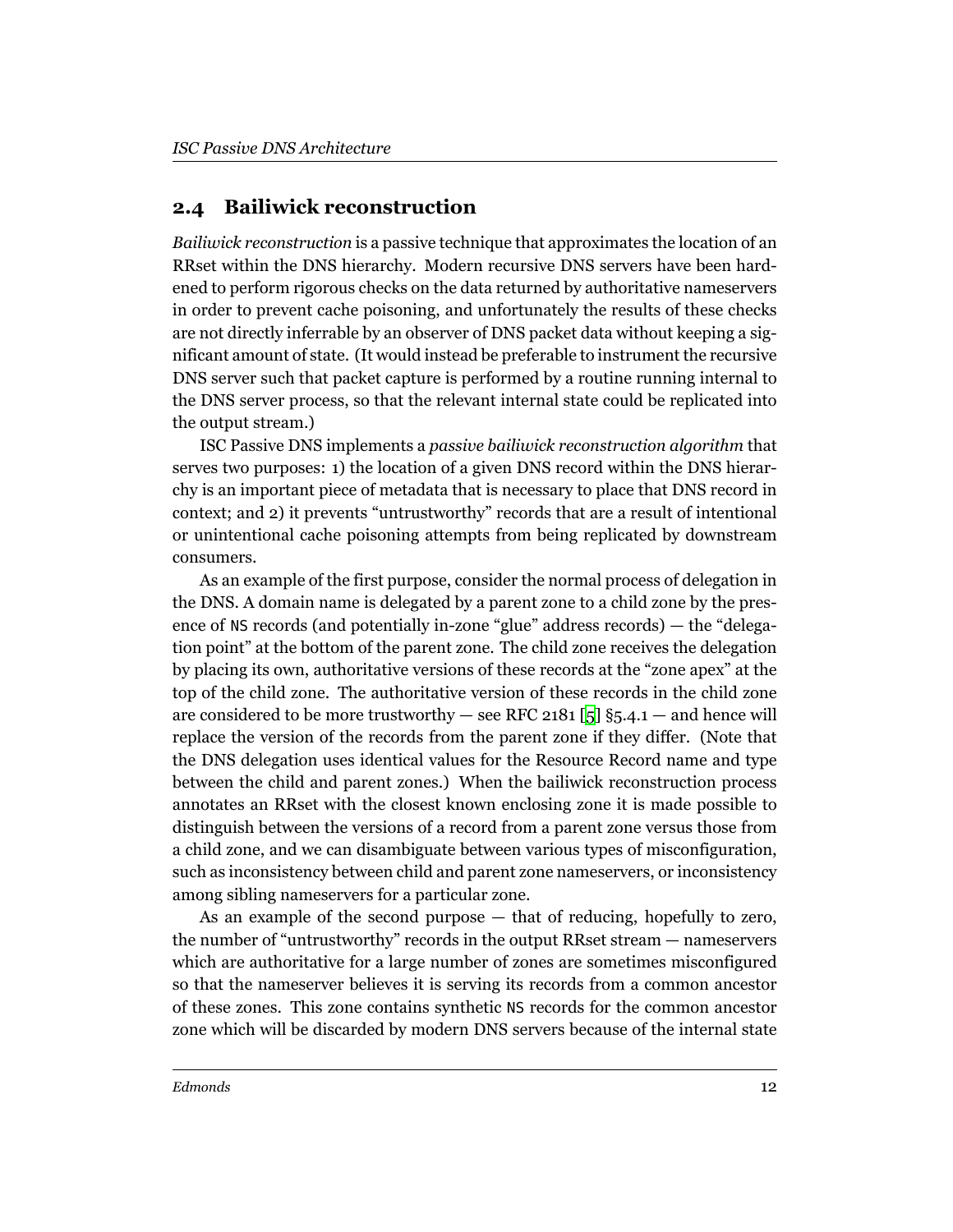that they keep about the DNS hierarchy, and it is important to be able to distinguish these records (which frequently squat on, e.g., the com or root names) from the genuine records served by the real nameservers for those zones.

It is important to note that bailiwick reconstruction has a heavy dependency on the query-response verification described earlier. Without reasonable assurance that a response came from a genuine nameserver and not an attacker with the ability to spoof his source address, the bailiwick reconstruction algorithm can be easily fooled. This isn't a perfect solution, of course, because of the possibility of Kaminsky-style retry-until-success blind response spoofing, but we have endeavored to raise the level of assurance of DNS records obtained from packet capture based passive DNS replication to the level of those obtained directly from a modern, hardened recursive DNS server[\[9](#page-17-8)].

#### <span id="page-12-0"></span>**2.4.1 Algorithm**

The passive DNS bailiwick reconstruction algorithm takes the name of a given Resource Record and the IP address of the nameserver which originated the Resource Record, and answers the question, "Is the IP address a nameserver for a zone that contains or can contain this name, and if so, what is the closest such containing zone known?"

It does this by keeping a cache of NS, A, and AAAA records which have themselves been verified by this algorithm. This cache needs to be initially bootstrapped somehow, analogously to how a real recursive DNS server needs to have a set of "root hints". Root hints could be used to bootstrap the bailiwick cache, but in practice it's quicker to use a full copy of the root zone, as the delegations from the root to toplevel domains are long-lived and are infrequently received by recursive DNS servers in production.

Given a Resource Record name and nameserver address, the algorithm works in the following manner:

- (1) Walk up the DNS tree by stripping leading labels from the Resource Record name under consideration, until the root label is reached. This generates a list of potential zones, one of which may be the closest known enclosing zone for the given Resource Record. (For instance, if the Resource Record name is www.isc.org, the potential zones are www.isc.org, isc.org, org, and the root.)
- (2) Consider each potential zone, starting with the deepest one first. Check if there are any NS records in the bailiwick cache for the potential zone. If so, convert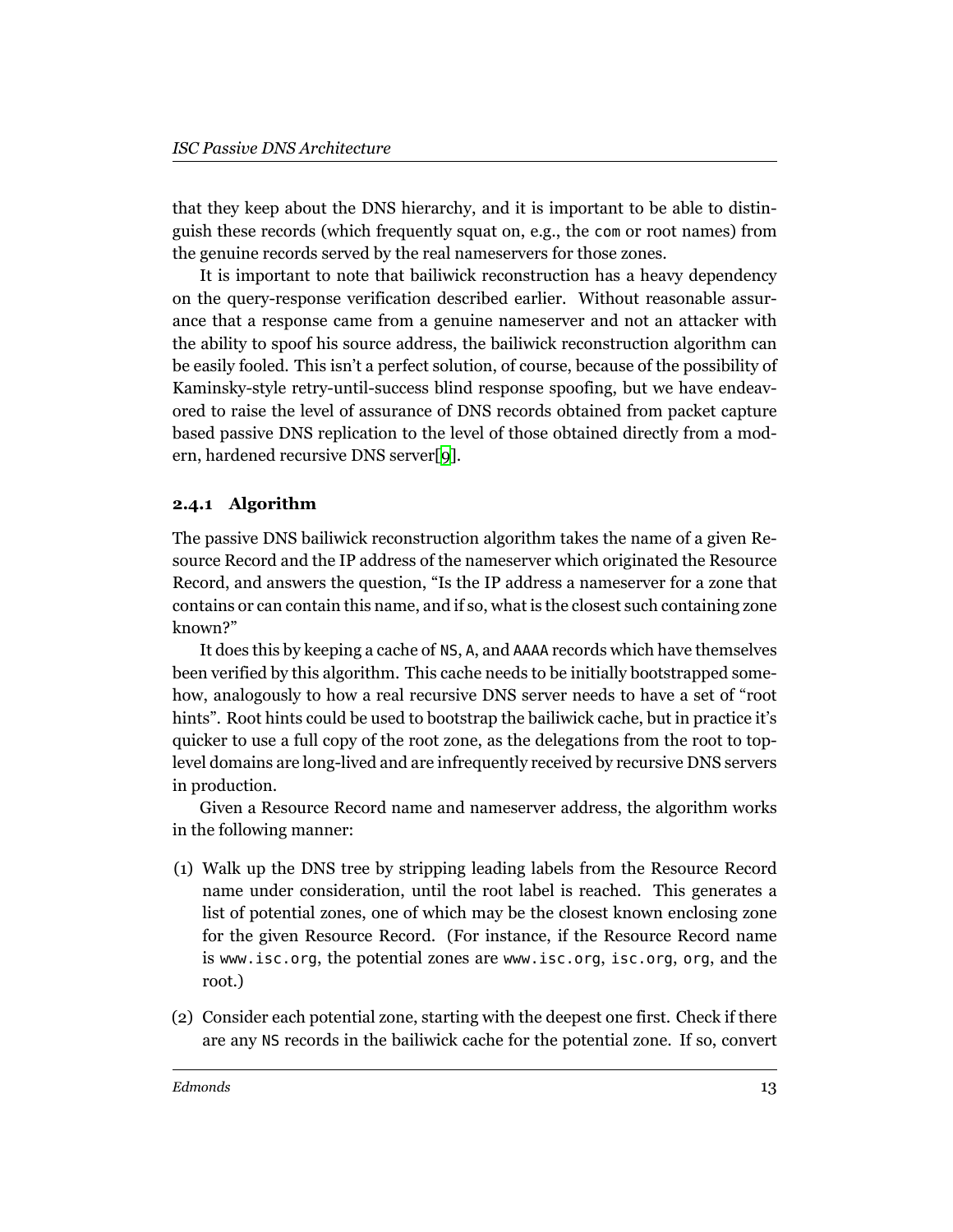the nameserver names thus returned into a list of IP addresses by looking up the needed A or AAAA records in the bailiwick cache. If the nameserver address which originated the Resource Record under consideration is on this list then the potential zone is the closest known enclosing zone, and the algorithm terminates.

(3) If the list of potential zones is exhausted, then there is no closest known enclosing zone. Either the bailiwick cache does not contain the needed records<sup>6</sup>, or the record is "poison".

### <span id="page-13-0"></span>**2.5 Re-de-duplication**

The re-de-duplication stage is a second or "back" de-duplication process that is very similar to the initial stage described earlier, and in fact a large amount of code is shared in the implementation of these stages. This stage consumes the stream of RRsets after it has been transformed by the bailiwick reconstruction stage, so there are the following key differences with the initial de-duplication stage:

• Because this is a *re*-de-duplication stage, the stream of RRsets that are being consumed are not a simple stream of RRset observations but rather are a more complex stream of INSERTION / EXPIRATION pairs, as transformed by the bailiwick reconstruction stage. In operation, the second stage cache has a larger capacity than the first stage cache, even at the same absolute memory limit<sup>7</sup>, due to the reason that the response server IP address metadata is stripped from the RRset and replaced by the result from the bailiwick stage, which is a domain name, combined with the fact that the average DNS zone has more than one nameserver. (As of January 2012, the real DNS data processed by our system is roughly cut in half by absolute volume by the second stage of de-duplication.)

This also means that the sequence of INSERTION / EXPIRATION messages from the "front" cache need to be coherently combined into a single INSERTION / EXPIRATION pair generated by the "back" cache. This is done by taking the sum of the count field that appears in the front cache's EXPIRATION messages, setting the time\_first field

 $6N$  Note that the bailiwick cache should be able to comfortably accommodate these records. If it is too small, false negatives can be generated due to records that are missing from the bailiwick cache but have not yet expired from the DNS caches being replicated. Our deployment uses 16 gigabytes of memory for the bailiwick cache, and records are expired in LRU-order.

<sup>7</sup>As of the time of this writing, our deployment uses a limit of 16 gigabytes of memory for the second suppression cache (the same limit as the first cache), which is sufficient to create a window of about 12 hours of data, about 4 times the size of the window of the first cache.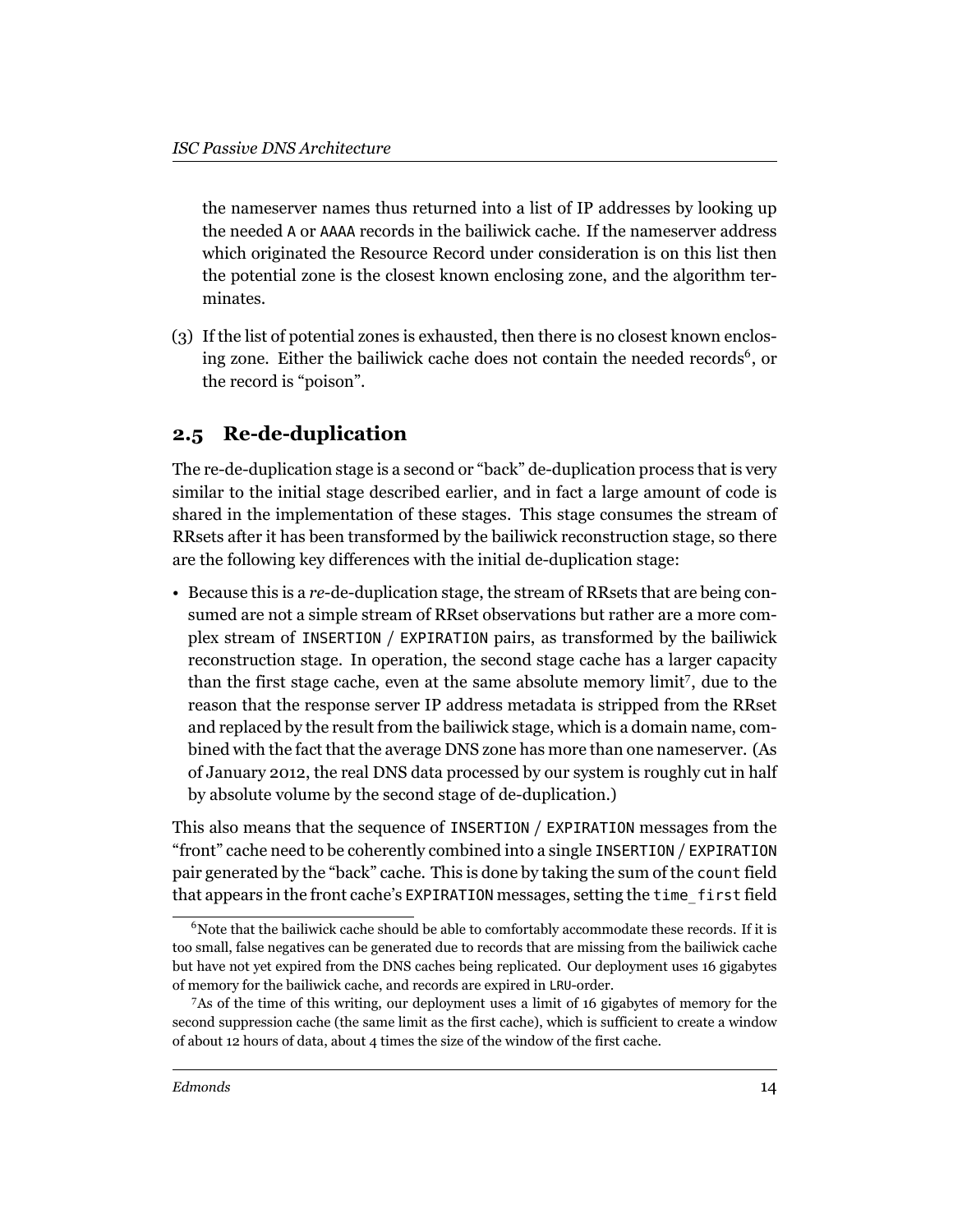in the back cache to the earliest time\_first value observed in the front cache's output stream, and similarly setting the time\_last field to the latest time\_last value.

• The aggregation of INSERTION / EXPIRATION messages from the front cache into the back cache makes it possible for an EXPIRATION message for an entry in the front cache to be generated that, after transformation, has no corresponding entry in the back cache (most likely, because that entry has expired out of the back cache). Because EXPIRATION messages from the front cache will have the count and time\_last fields set, these fields will be set in INSERTION messages from the back cache in contrast to the INSERTION messages from the front cache, which do not have these fields set.

### <span id="page-14-0"></span>**2.6 Static filtering**

This stage performs no actual modification to the contents of the messages in its input stream but rather completely discards messages if they match any entries found on a blacklist. This blacklist has to be manually updated and is maintained with the goal of a substantial reduction in volume by discarding records that are unlikely to be of interest in the assembling of a historical database of DNS records.

The blacklist includes a number of domain names which, after the aggressive de-duplication performed by previous stages, generate a large number of unique records. These domains are typically DNSBLs or other types of tunneled database lookups which are especially prevalent in certain kinds of security software. CDNs and load-balancing services are also capable of generating a large number of unique records. Another voluminous source are PTR records; in the data actually processed our deployment, the overwhelming majority of PTR records appear to be generically named.

# <span id="page-14-1"></span>**3 Message passing interface**

This section describes the message passing interface between each concrete stage of the ISC Passive DNS system. These concrete stages make up a loosely coupled data processing pipeline.

An encapsulation protocol called NMSG, also developed by ISC, is used as the actual communications channel. The messages passed between the stages of the ISC Passive DNS system are serialized using Google's Protocol Buffers[[11](#page-17-12)] encoding and delivered over a network socket. Multiple message types are supported by NMSG by identifying different message types with unique codes. Multiple individual message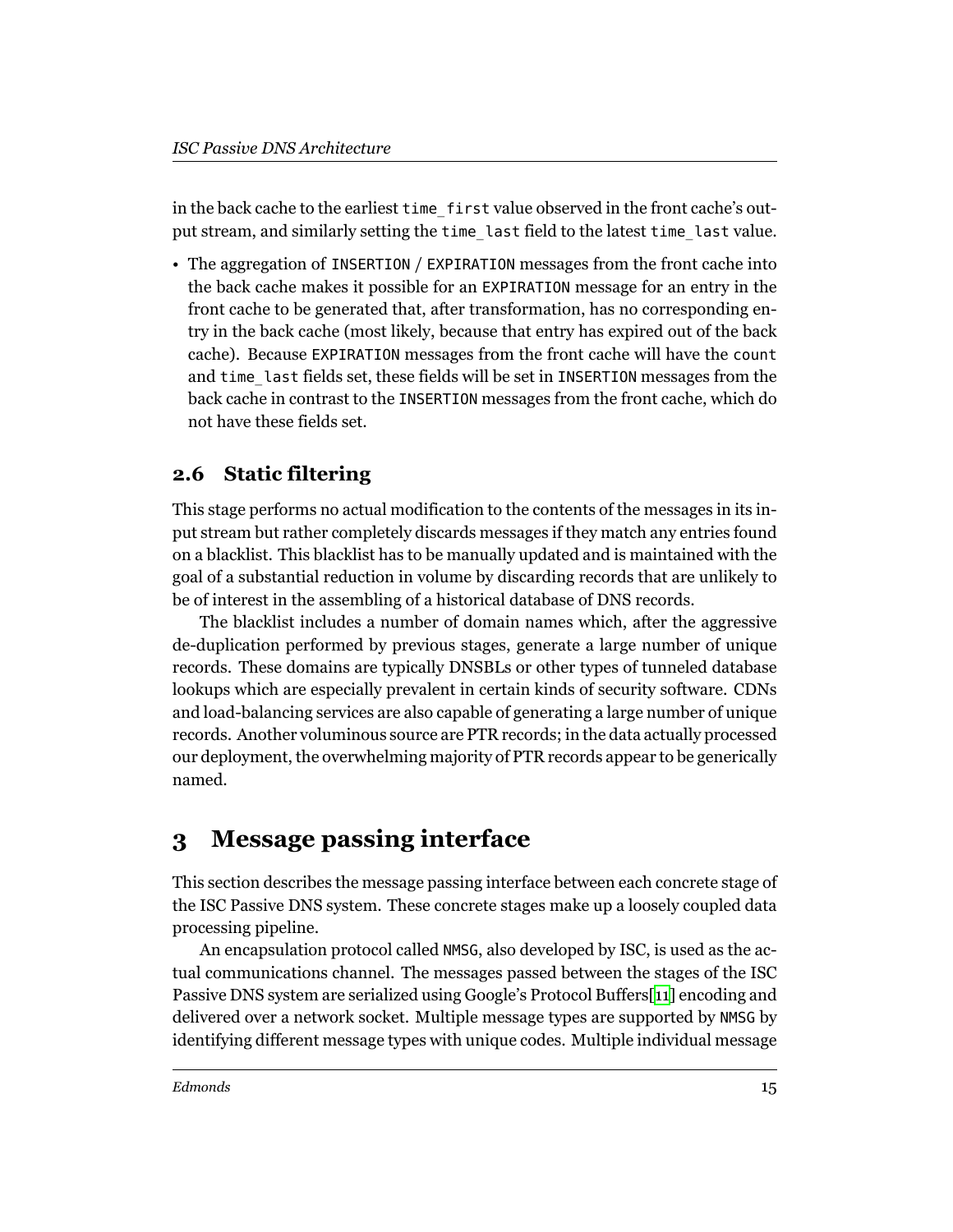payloads are automatically coalesced into a single NMSG *container* to reduce the total number of network packets sent.

These NMSG *containers* are carried over *channels* provided by the ISC Security Information Exchange (SIE). These channels provide a way of grouping and constraining different message streams and referring to the network identifiers (VLAN, IP, port) that make up the stream with a convenient short-hand.

#### <span id="page-15-0"></span>**3.1 Raw response messages**

SIE output channel: 202 Output message type: *ISC/dnsqr*

The *ISC/dnsqr* message format is the native output format of the *dnsqr* capture tool described earlier. As mentioned in that section, the individual message units of this format usually contain the multiple packets that make up the query and response of a given DNS transaction. While these messages encapsulate the raw IP packets verbatim, the message API provides hooks for directly extracting the DNS response message, transparently performing IP datagram reassembly if necessary.

### <span id="page-15-1"></span>**3.2 "Front" de-duplication**

| SIE input channel:   | 202           |
|----------------------|---------------|
| SIE output channel:  | 207           |
| Input message type:  | ISC/dnsqr     |
| Output message type: | SIE/dnsdedupe |

This is the combination of message decomposition and initial de-duplication.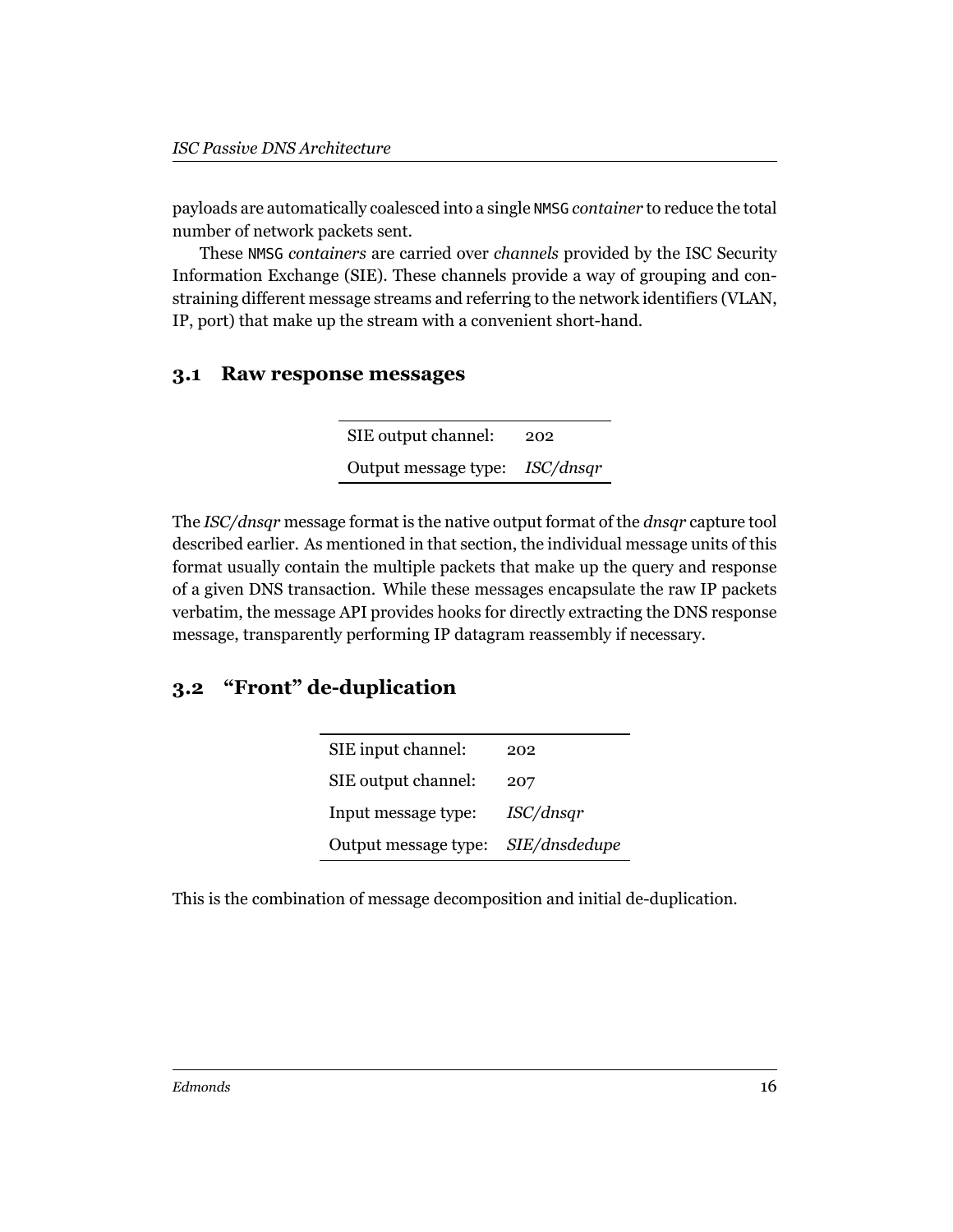## <span id="page-16-0"></span>**3.3 "Back" de-duplication**

| SIE input channel:   | 207           |
|----------------------|---------------|
| SIE output channel:  | 208           |
| Input message type:  | SIE/dnsdedupe |
| Output message type: | SIE/dnsdedupe |

This is the combination of bailiwick reconstruction and re-de-duplication.

## <span id="page-16-1"></span>**3.4 Filtering**

| SIE input channel:   | 208           |
|----------------------|---------------|
| SIE output channel:  | 204           |
| Input message type:  | SIE/dnsdedupe |
| Output message type: | SIE/dnsdedupe |

This is the static blacklist-based filtering.

# <span id="page-16-2"></span>**3.5 Discards**

SIE channel: 206 Message type: *ISC/dnsqr*, *SIE/dnsdedupe*

This channel provides a sink where data discarded from further processing by stages described in 2.2, 2.4, and 2.6 are sent. These can be messages of type *ISC/dnsqr* (if the message was rejected from stage 2.2; for instance, a UDP checksum failure or rejection as malformed by the DNS message parser) or of type *SIE/dnsdedupe* (if the message was rejected from stage 2.4 or 2.6; for instance, rejection by the bailiwick algorithm or the static filter). The rejection reason is annotated onto the message payload.